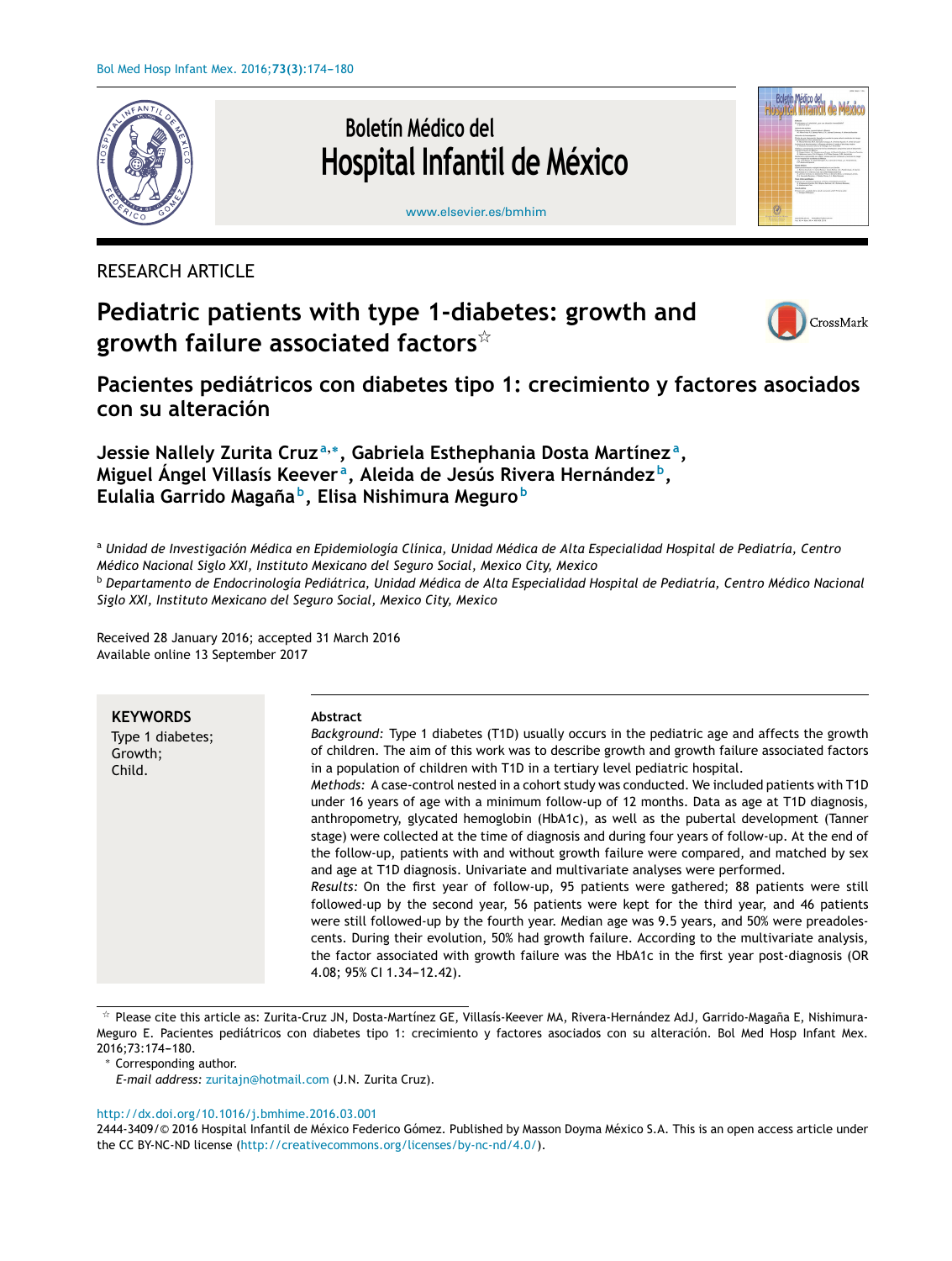*Conclusions:* In the first year post-diagnosis of children with T1D, HbA1c was associated with growth failure.

© 2016 Hospital Infantil de México Federico Gómez. Published by Masson Doyma México S.A. This is an open access article under the CC BY-NC-ND license [\(http://creativecommons.org/licenses/by-nc-nd/4.0/\)](http://creativecommons.org/licenses/by-nc-nd/4.0/).

#### **PALABRAS CLAVE**

Diabetes mellitus tipo 1; Crecimiento; Niños

#### **Pacientes pediátricos con diabetes tipo 1: crecimiento y factores asociados con su alteración**

#### **Resumen**

*Introducción:* La diabetes mellitus tipo 1 (DM1) habitualmente se presenta en la etapa pediátrica y afecta el crecimiento de los niños. El objetivo de este trabajo fue describir el crecimiento y los factores asociados con la alteración del mismo en una población de niños con DM1 en un hospital pediátrico de tercer nivel.

*Métodos:* Se realizó un estudio tipo casos y controles anidados en una cohorte. Se incluyeron pacientes con DM1 menores de 16 años con un seguimiento mínimo de 12 meses. Se recabaron datos como la edad al diagnóstico de la DM1, antropometría, hemoglobina glucosilada (HbA1c), así como el desarrollo puberal (estadios de desarrollo de Tanner) al diagnóstico y durante 4 años de seguimiento. Al finalizar el seguimiento, se identificaron pacientes con alteraciones del crecimiento y se compararon con pacientes con un crecimiento adecuado, pareados por sexo y edad al diagnóstico. Se realizó el análisis univariado y multivariado.

Resultados: Al primer año de seguimiento se identificaron 95 pacientes, a los 2 años 88 pacientes, a los 3 años 56 pacientes y a los 4 años 46 pacientes. La mediana para la edad fue de 9.5 años y el 50% eran prepúberes. El 50% de los pacientes tuvieron alteración en el crecimiento durante su evolución. De acuerdo con el análisis multivariado, se identificó que una mayor concentración de HbA1c en el primer año de seguimiento se relacionó con la alteración en el crecimiento (OR 4.08; IC 95% 1.34-12.42).

*Conclusiones:* En pacientes pediátricos con DM1, una mayor concertación HbA1c en el primer año posterior al diagnóstico parece relacionarse con alteración en el crecimiento.

© 2016 Hospital Infantil de México Federico Gómez. Published by Masson Doyma México S.A. This is an open access article under the CC BY-NC-ND license [\(http://creativecommons.org/licenses/by-nc-nd/4.0/\)](http://creativecommons.org/licenses/by-nc-nd/4.0/).

#### **1. Introduction**

Type 1 diabetes (T1D) is a chronic disease that usually appears in the pediatric age, whose proper management avoids short- and long-term complications.<sup>[1](#page-5-0)</sup> The growth of children affected with T1D depends on the metabolic con-trol, duration, and age of onset of the disease.<sup>[2](#page-5-0)</sup> A loss of height throughout the evolution of the disease has been observed, and it has been demonstrated that children show a lower stature in adulthood.<sup>3-7</sup> When the onset of the T1D is diagnosed in prepubescent stages, and patients have a persistent poor glycemic control,  $4,5,8$  the latter is associated with a decrease in growth and, consequently, a loss in final adult height. $9,10$ 

Linear growth depends on type I and II insulin-like growth factor (IGF), their receptors and high-affinity binding proteins (IGFBP-1 to IGFBP-6). Specifically, in children with uncontrolled T1D, IGFs and IGFBPs may be observed at their lower levels.<sup>[11](#page-6-0)</sup> With the improvement of the glycemic control the levels of IGF-I increase, producing a compensatory acceleration of growth. $12-14$ 

Brown et al. analyzed the growth of 184 patients with T1D and compared it with the growth of healthy children of the same age.<sup>[15](#page-6-0)</sup> The final height average was 1.09 inches lower in diabetic children in comparison with healthy children. Particularly, those patients with an age of onset of T1D between 5 and 10 years had a greater loss of stature in comparison with healthy children.

In the past decade, studies reported growth disorders in diabetic patients with high serum concentrations of glycated hemoglobin (HbA1c).<sup>[16,17](#page-6-0)</sup> However, the management of T1D has improved with time, and it manifests as a healthier growth and development in these patients. Currently, the growth of patients with T1D has been evaluated through the final height $11-18$  without performing an annual growth rate analysis, which could help to minimize the alterations of growth during their evolution.

The aim of this study was to describe the growth in children with T1D attending a tertiary level hospital, as well as to identify the factors that might be associated with growth alteration.

#### **2. Methods**

A study of cases and controls nested in a cohort of Mexican children with a diagnosis of T1D was conducted. Patients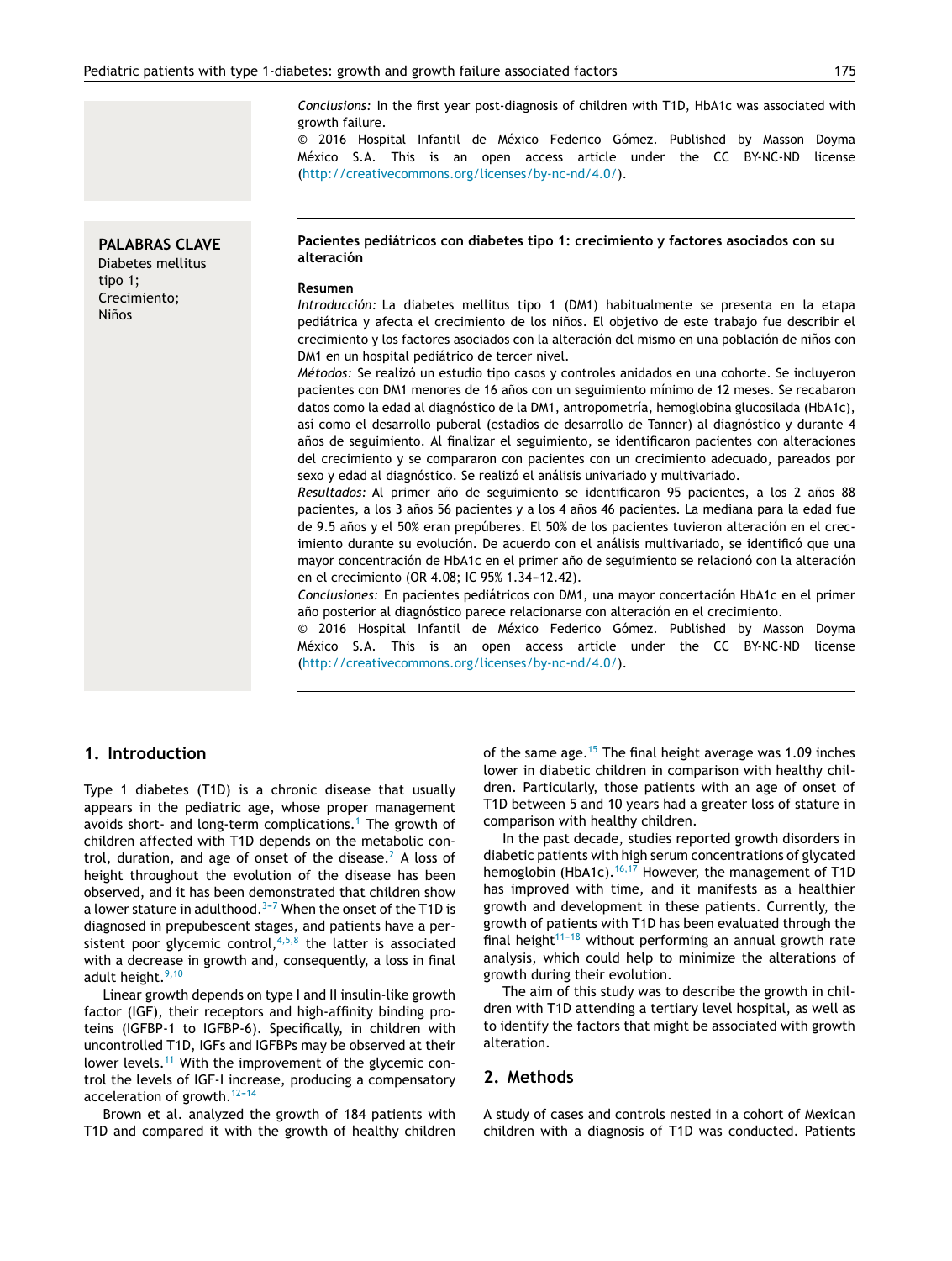were included in the cohort at the time of T1D diagnosis. Patients with an early diagnosis of T1D  $\leq$  3 months of diagnosis),  $<$  16 years of age, and a minimum 12-month follow-up were included. Patients with complete pubertal development (Tanner V and females with stage IV), and those with pathological stature (Z-score  $\le$  -2) by other endocrinopathies, genetic syndromes, other uncontrolled chronic disease or low idiopathic size were excluded from the study.

All the information was gathered from the medical records. Data such as age, weight, height, pubertal stage, and the presence of other chronic diseases, Z-score (zs) of final adult height, as well as HbA1c levels obtained at the time of diagnosis and those recorded annually during the follow-up of the patients were collected.

Height and weight measurements were carried out using a stadiometer (Seca), and a scale, respectively. Serum HbA1c determination was processed with the turbidimetric immunoassay technique through the commercial kit HbA1c II Tina-quant® . The cut-off point for defining the glycemic control in children was HbA1c > 7.5%, according to the American Diabetes Association (ADA) recommendations in 2016.<sup>[19](#page-6-0)</sup>

The beginning of treatment and a proper control were identified in subjects in which the presence of another chronic disease was documented in the medical record during the monitoring of the T1D. All patients included in the study had an intensive insulin scheme (three or more applications of insulin per day).

Nutritional status was evaluated through the body mass index Z-score (BMI zs) and height Z-score (height zs). The percentile (PC) of annual growth rate (GR) was calculated according to age and gender charts.<sup>[20](#page-6-0)</sup> Patients were classified with growth alterations when GR was  $<$  25 PC.

Only patients who completed four years of follow-up were considered for the analysis of factors related to growth alteration. The cases were those who annually had a GR with a  $PC < 25$ , while controls were selected considering individual case characteristics (i.e., they were matched by gender and age at T1D diagnosis to reduce the variables).

Before the beginning of the study, local Committees of Research and Ethics in Health from the Hospital Infantil de Mexico Federico Gomez evaluated and approved this protocol.

#### **2.1. Statistical analysis**

Data are presented as absolute frequencies and percentages. Quantitative variables are presented as median, minimum and maximum values because they did not present a normal distribution. The comparison between groups was performed with  $\chi^2$  or Fisher's exact test for the qualitative variables. Mann-Whitney U test was used for the comparison of quantitative variables.

To identify if glycemic control or HbA1c values were independent variables related to the alteration of growth, a logistic regression model was designed, where possible confusion variables were included. Values of *p* < 0.05 were considered statistically significant. All analyses were performed with the statistical software SPSS version 17.0 (IBM).

**Table 1** General information of the cohort of 95 patients with type 1 diabetes at the beginning of the follow-up.

|                        |    | Median (min-max)        |
|------------------------|----|-------------------------|
| Female <sup>*</sup>    |    | 52 (54.7)               |
| Age (years)            |    | $12.6(4-16)$            |
| Age of onset (years)   |    | $9.6(1 - 15)$           |
| <b>BMI</b> zs          |    | $0.43 (-2.87 - 1.96)$   |
| Height zs              |    | $-0.07$ ( $-2.87-2.9$ ) |
| Final adult height zs  |    | $-1.1$ $(-3.1 - 2.43)$  |
| Tanner stage at        |    | 50(52.6)                |
| diagnosis <sup>*</sup> | Ш  | 25(26.3)                |
|                        | Ш  | 15(15.8)                |
|                        | ı٧ | 5(5.3)                  |

\* n (%); BMI, body mass index; zs, Z-score.

# **3. Results**

From 2000 to 2013, a total of 123 patients with T1D attended the Pediatric Endocrinology service. Twenty-eight patients were excluded from the study: four with T2D confirmed during their evolution, and three with diabetes mellitus type MODY. Two more with Wolfram syndrome; two patients who already had pathological low-height when T1D was diagnosed (height zs -3.23 and -2.52). Three with full pubertal development and 14 patients because their medical records were incomplete. Therefore, 95 patients were included in the study. General data are shown in Table 1, where a slightly higher proportion of females (54.7%) and a median for the age of T1D onset of 9.6 years are observed, although 34 patients (35.8%) were > 10 years of age. It is appropriate to consider that the median final adult height zs of the patients was similar to the height zs at the beginning of the cohort.

At the time of the analysis, 95 patients had been followed-up for a year, 88 patients for two years, 56 patients over three years, and 46 patients for four years. After the first year of follow-up, the median GR was 6 cm/year (min 1 cm, max 13 cm), and  $51.5\%$  of patients (n = 49) were identified with an alteration in growth. After a two-year follow-up, the median GR was 5 cm/year, and 42 patients presented an alteration in growth (47.7%). In 56 patients with three-year follow-up, there was a decrease in the GR since the median was 4 cm/year (min 0 cm, max 11 cm), which is equivalent to the PC 20 (min 3, max 97) [\(Table](#page-3-0) 2). HbA1c levels were observed during the time of monitoring, with a median of 8% (min 5%, max 14%) per year, and uncontrolled blood glucose in 56% of cases. For two years of follow-up, the median of HbA1c was  $8.1\%$  (min 5.1%, max  $14.4\%$ )—slightly higher than the previous year, reflecting an increase of patients with uncontrolled blood glucose (64%). In the third and fourth years of follow-up, the median of HbA1c was 8.4% and 8.5%, with a proportion of patients with an uncontrolled blood glucose of 43% and 36%, respectively ([Table](#page-3-0) 2).

Twenty patients who presented another chronic disease during the follow-up were identified. The most frequent disease was primary autoimmune hypothyroidism (nine patients), followed by anxiety or depression (six patients). The rest of the diseases were epilepsy, constipation, central precocious puberty and diffuse toxic goiter.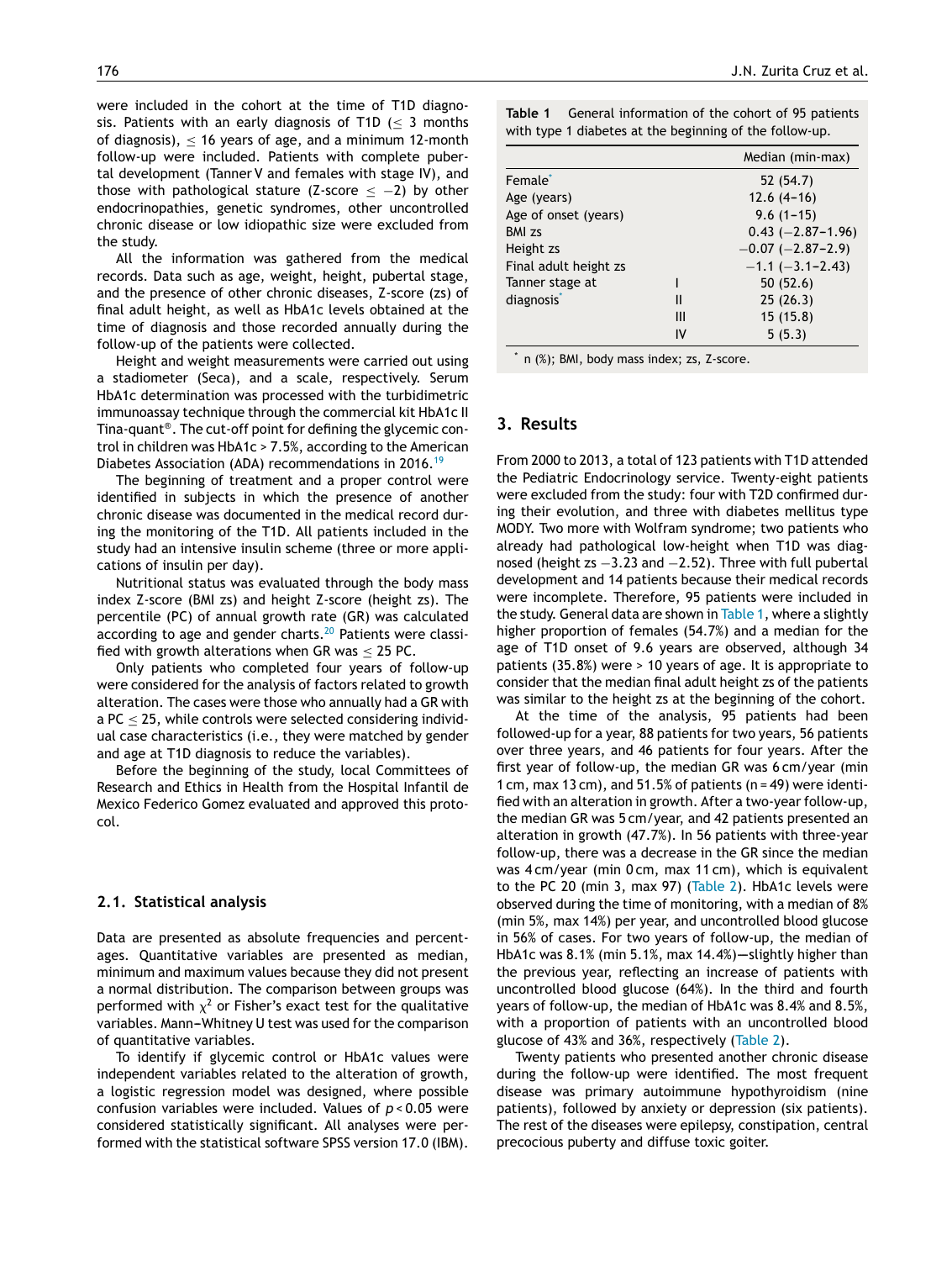|                             |              | 1 year                   | 2 years                    | 3 years              | 4 years                   |
|-----------------------------|--------------|--------------------------|----------------------------|----------------------|---------------------------|
|                             |              |                          |                            | Mean (min-max)       |                           |
|                             |              | $n = 95$                 | $n = 88$                   | $n = 56$             | $n = 46$                  |
| Female <sup>*</sup>         |              | 52(54.7)                 | 49(55.6)                   | 30 (53.57)           | 23(50)                    |
| Age (years)                 |              | $10.58(2 - 16)$          | $11(3-16)$                 | $11(4-16)$           | $10.8(5-15)$              |
| HbA <sub>1</sub> c $(%$     |              | $8(5-14)$                | $8.1(5.1 - 14.4)$          | $8.4(5-17)$          | $8.5(6.6 - 17.2)$         |
| <b>BMI</b> zs               |              | $0.46$ (-1.99-2.85)      | $0.49$ (-2.97-2.24)        | $0.6$ (-2.97-2.06)   | $0.77 (-1.43 - 1.59)$     |
| Poor T1D control            |              | 56 (58.95)               | 64 (72.73)                 | 43 (76.79)           | 36 (79.26)                |
| Other disease               |              |                          | 20(22.27)                  | 15 (26.78)           | 11(23.91)                 |
| Growth rate                 | (cm/year)    | $6(1-13)$                | $5(0-11)$                  | $4(0-11)$            | $5(0-11)$                 |
|                             | (percentile) | $25(3-97)$               | $25(3-97)$                 | $20(3-97)$           | $17.5(0-97)$              |
| Height zs                   |              | $-0.12$ ( $-3.1-2.3$ )   | $-0.32$ ( $-2.46 - 2.83$ ) | $-0.17(-2.66-1.9)$   | $-0.31 (-2.4 - 1.47)$     |
| Final adult height zs       |              | $-1.1$ ( $-3.1 - 2.43$ ) | $-0.98$ ( $-3.1 - 2.43$ )  | $-0.96(-3.1 - 2.43)$ | $-0.57$ ( $-3.1 - 2.43$ ) |
| Altered growth <sup>*</sup> |              | 49 (51.5)                | 42 (47.73)                 | 27(48.21)            | 18(39.1)                  |

<span id="page-3-0"></span>**Table 2** General data of patients with type 1diabetes during the follow-up.

n (%). HbA1c, glycated hemoglobin; BMI, body mass index; zs, Z-score; T1D, type 1 diabetes.

**Table 3** Four-year follow-up comparison between T1D patients with normal and altered growth.

| Follow-up |                               | Normal                   | Altered                    | p     |
|-----------|-------------------------------|--------------------------|----------------------------|-------|
|           |                               |                          | Mean (min-max)             |       |
| 1 year    | HbA <sub>1</sub> c $(%$       | $7.4(5-14)$              | $8(5-12)$                  | 0.01  |
| $n = 95$  | Poor T1D control              | 21(45.65)                | 35(71.43)                  | 0.01  |
|           | Height at diagnosis zs        | $-0.02$ ( $-2.53-1.6$ )  | $-0.07$ ( $-2.87-2.9$ )    | 0.161 |
|           | Height zs                     | $0.19 (-2.2 - 1.54)$     | $-0.48$ ( $-2.83 - 2.3$ )  | 0.01  |
|           | <b>BMI</b> zs                 | $0.15 (-2.3 - 1.56)$     | $0.61 (-1.91 - 1.48)$      | 0.49  |
| 2 years   | HbA <sub>1</sub> c $(%$       | $8(5.1 - 14.4)$          | $8.25(5.2-12)$             | 0.94  |
| $n = 88$  | Poor T1D control              | 33 (71.74)               | 31(73.81)                  | 0.828 |
|           | Height zs                     | $-0.37$ ( $-2.3-1.18$ )  | $-0.15$ ( $-2.46 - 2.83$ ) | 0.142 |
|           | <b>BMI</b> zs                 | $0.49$ (-2.97-2.24)      | $0.52$ (-1.96-1.84)        | 0.921 |
|           | Other disease <sup>®</sup>    | 12(26.08)                | 8(19.04)                   | 0.254 |
| 3 years   | HbA <sub>1</sub> c $(%$       | $8.5(6.4-17)$            | $8.3(5 - 16.5)$            | 0.908 |
| $n = 56$  | Poor T1D control <sup>*</sup> | 25(86.21)                | 18(66.6)                   | 0.084 |
|           | Height zs                     | $-0.1$ ( $-1.75 - 1.9$ ) | $-0.35$ ( $-2.66 - 1.06$ ) | 0.091 |
|           | <b>BMI</b> zs                 | $0.69$ (-2.16-1.82)      | $0.25 (-2.97 - 2.06)$      | 0.544 |
|           | Other disease <sup>®</sup>    | 10(34.48)                | 5(18.51)                   | 0.236 |
| 4 years   | HbA <sub>1</sub> c $(%$       | $8.1(6.6 - 13.5)$        | $8(7.5-17.2)$              | 0.156 |
| $n = 46$  | Poor T1D control              | 20(71.4)                 | 17(85)                     | 0.271 |
|           | Height zs                     | $0.13 (-1.87 - 1.47)$    | $-0.44$ ( $-2.4-0.6$ )     | 0.333 |
|           | <b>BMI</b> zs                 | $0.63 (-1.16 - 1.3)$     | $0.88 (-1.43 - 1.59)$      | 0.501 |
|           | Other disease <sup>®</sup>    | 5(17.85)                 | 6(33.33)                   | 0.458 |

n (%). HbA1c, glycated hemoglobin; BMI, body mass index; zs, Z-score; T1D, type 1 diabetes.

During the first year of follow-up, a significant difference was observed between HbA1c and poor glycemic control during the first year after diagnosis. The percentages were lower in the group of patients with no growth alterations compared with those with growth alterations (median 7.4% vs. 8% and 45.65% vs. 71.43%, respectively). This result was related to a minor height zs only in the first year of follow-up of patients with altered growth (Table 3).

From 46 patients who had a four-year follow-up, 18 cases were presented with alteration in growth. From the remaining 28 patients, 18 children with similar age and sex were selected as controls. [Table](#page-4-0) 4 shows the distribution of the variables (sex, age, and BMI zs at the time of diagnosis, the presence of another chronic disease, height zs, final adult height zs, T1D duration and Tanner stage). The results were similar between cases and controls. When comparing the variables HbA1c, poor T1D control, height zs and annual BMI zs, a statistically significant difference was demonstrated in HbA1c and poor T1D control only in the first year of followup (median 6.65% vs. 8.2% and 38.8% vs. 77.7%, respectively) ([Table](#page-4-0) 5).

A multivariate analysis was performed to identify whether the alteration in growth could be dependent on the presence of other disease or nutritional status (BMI zs) at diagnosis and one-year of follow-up, or to other variables, such as sex, final adult height zs, age of onset, T1D duration, and Tanner stage, besides HbA1c in the first year of evolution. However, the model persisted with statistical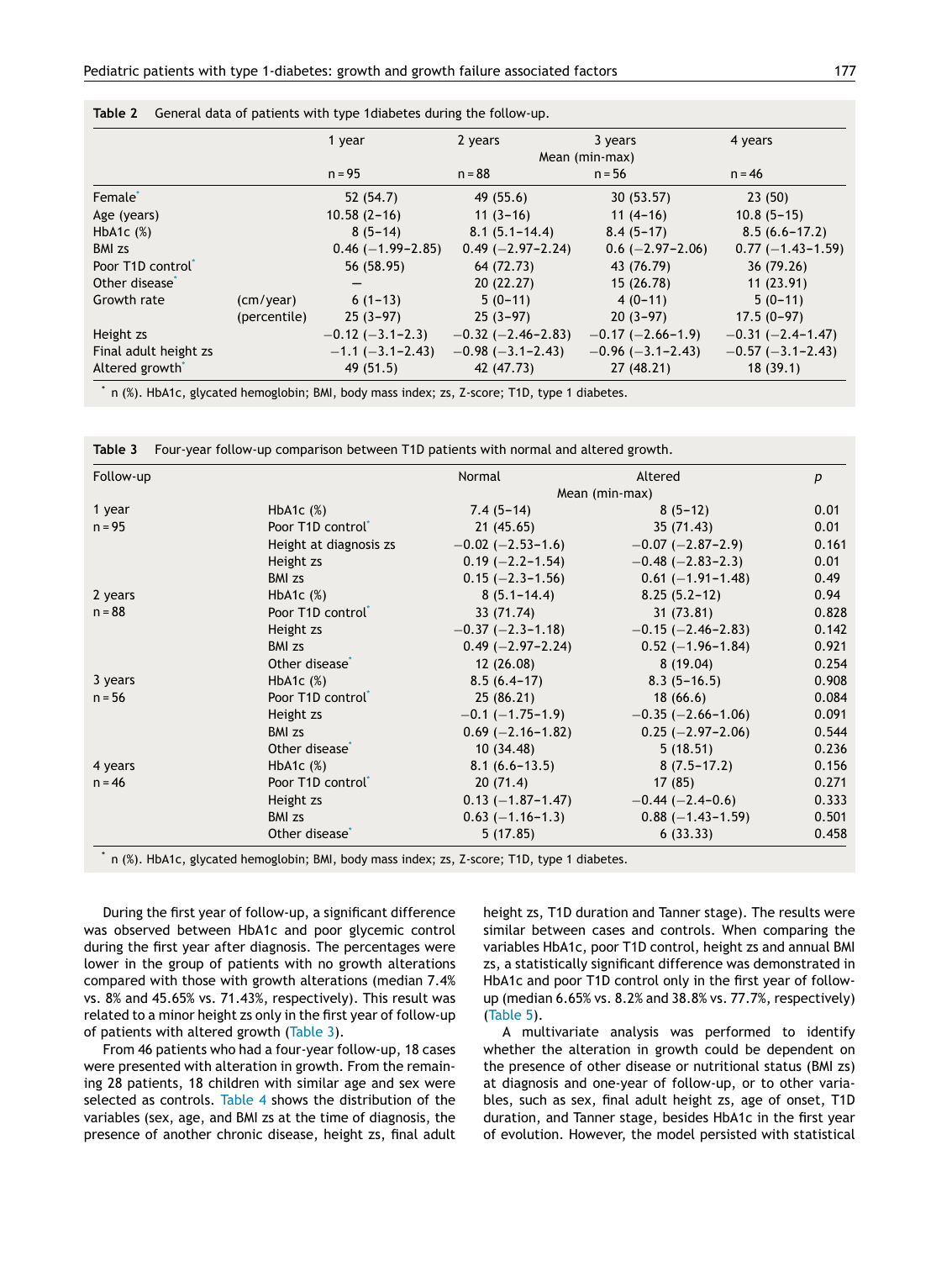|                            |     | Normal               | Altered               | р     |
|----------------------------|-----|----------------------|-----------------------|-------|
|                            |     |                      | Mean (min-max)        |       |
|                            |     | $n = 18$             | $n = 18$              |       |
| Female <sup>*</sup>        |     | 9(50)                | 9(50)                 | 1.000 |
| Age of onset               |     | $9.7(2-13)$          | $9.2(1 - 14)$         | 0.703 |
| <b>BMI</b> zs at diagnosis |     | $0.31 (-1.6 - 2.04)$ | $0.52 (-2.74 - 1.72)$ | 0.861 |
| Other disease <sup>®</sup> |     | 5(27.7)              | 7(38.8)               | 0.480 |
| Height zs                  |     | $0.6$ (-1.08-1.6)    | $0.11 (-2.29 - 2.9)$  | 0.108 |
| Final adult height zs      |     | $-0.94(-2.3-2.43)$   | $-0.59(-2.5-2)$       | 0.475 |
| T1D duration (months)      |     | $43.5(20-84)$        | $45.5(19-120)$        | 0.936 |
| Tanner stage at            |     | 7(38.89)             | 10(55.6)              | 0.52  |
| the age of                 | Ш   | 5(27.78)             | 4(22.2)               |       |
| diagnosis <sup>*</sup>     | III | 5(27.78)             | 2(11.11)              |       |
|                            | IV  | 1(5.56)              | 2(11.11)              |       |

<span id="page-4-0"></span>

| Table 4 Four-year follow-up comparison of variables between T1D patients with normal and altered growth. |  |  |  |  |  |  |  |
|----------------------------------------------------------------------------------------------------------|--|--|--|--|--|--|--|
|----------------------------------------------------------------------------------------------------------|--|--|--|--|--|--|--|

\* n (%). BMI, body mass index; zs, Z-score; T1D, type 1 diabetes.

**Table 5** Four-year follow-up comparison of patients with normal and altered growth.

| Follow-up |                           | Normal                | Altered                   | p     |
|-----------|---------------------------|-----------------------|---------------------------|-------|
|           |                           |                       | Mean (min-max)            |       |
|           |                           | $n = 18$              | $n = 18$                  |       |
| 1 year    | HbA <sub>1</sub> c $(%$   | $6.65(5.4-10)$        | $8.2(6.2-14)$             | 0.005 |
|           | Poor T1D control          | 7(38.8)               | 14(77.7)                  | 0.018 |
|           | Height zs                 | $0.65$ (-1.08-1.54)   | $-0.025$ ( $-2.33-2.3$ )  | 0.248 |
|           | <b>BMI</b> zs             | $0.5(-1.9-3)$         | $0.61 (-1.91 - 1.48)$     | 0.874 |
| 2 years   | HbA <sub>1</sub> c $(\%)$ | $7.95(6 - 13.5)$      | $8.7(5.2 - 14)$           | 0.106 |
|           | Poor T1D control          | 13(72.2)              | 14(77.7)                  | 0.70  |
|           | Height zs                 | $0.26$ (-2.21-1.3)    | $-0.2$ ( $-2.46 - 2.83$ ) | 0.076 |
|           | <b>BMI</b> zs             | $0.38 (-2.09 - 1.7)$  | $0.52 (-2.3 - 1.43)$      | 0.739 |
| 3 years   | HbA <sub>1</sub> c $(%$   | $8.35(6.4-14)$        | $8.4(5 - 16.5)$           | 0.806 |
|           | Poor T1D control          | 14(77.7)              | 14(77.7)                  | 1.000 |
|           | Height zs                 | $0.25(-1.07-1.16)$    | $-0.2$ ( $-1.67$ -0.47)   | 0.04  |
|           | <b>BMI</b> zs             | $0.17 (-2.16 - 1.59)$ | $0.6$ (-2.97-1.82)        | 0.32  |
| 4 years   | HbA <sub>1</sub> c $(%)$  | $8.3(7-12)$           | $8(7.5-17.2)$             | 0.80  |
|           | Poor T1D control          | 14(77.7)              | 16(88.8)                  | 0.60  |
|           | Height zs                 | $0.04 (-1.14 - 1.47)$ | $-0.44$ ( $-2.4-0.6$ )    | 0.44  |
|           | <b>BMI</b> zs             | $0.26$ (-1.43-1.21)   | $0.6$ (-1.16-1.59)        | 0.63  |

\* n (%). HbA1c, glycated hemoglobin; TD1, type 1 diabetes; zs, Z-score; BMI, body mass index.

|  |  |  |  |  | <b>Table 6</b> The logistic regression for the alteration of growth in 36 patients with TD1 after a vear of diagnosis. |
|--|--|--|--|--|------------------------------------------------------------------------------------------------------------------------|
|--|--|--|--|--|------------------------------------------------------------------------------------------------------------------------|

|                            | Coefficient | <b>OR</b> | 95% Confidence interval | р     |
|----------------------------|-------------|-----------|-------------------------|-------|
| HbA1c                      | 1.4         | 4.08      | $1.34 - 12.42$          | 0.013 |
| <b>BMI</b> zs              | 0.38        | 1.47      | $0.49 - 4.39$           | 0.485 |
| Other disease              | $-0.40$     | 0.66      | $0.08 - 5.54$           | 0.931 |
| Final adult height zs      | 0.35        | 1.43      | $0.55 - 3.69$           | 0.456 |
| Height at the age of onset | $-0.45$     | 0.63      | $0.21 - 1.82$           | 0.397 |
| Age of onset               | $-0.009$    | 0.99      | $0.96 - 1.022$          | 0.571 |
| T <sub>1</sub> D duration  | $-0.02$     | 0.97      | $0.93 - 1.029$          | 0.415 |
| Tanner stage               | $-0.309$    | 0.73      | $0.24 - 2.201$          | 0.581 |
| Sex                        | 1.07        | 2.91      | $0.43 - 19.75$          | 0.273 |

HbA1c, glycated hemoglobin; BMI, body mass index; zs, Z-score; T1D, type 1 diabetes.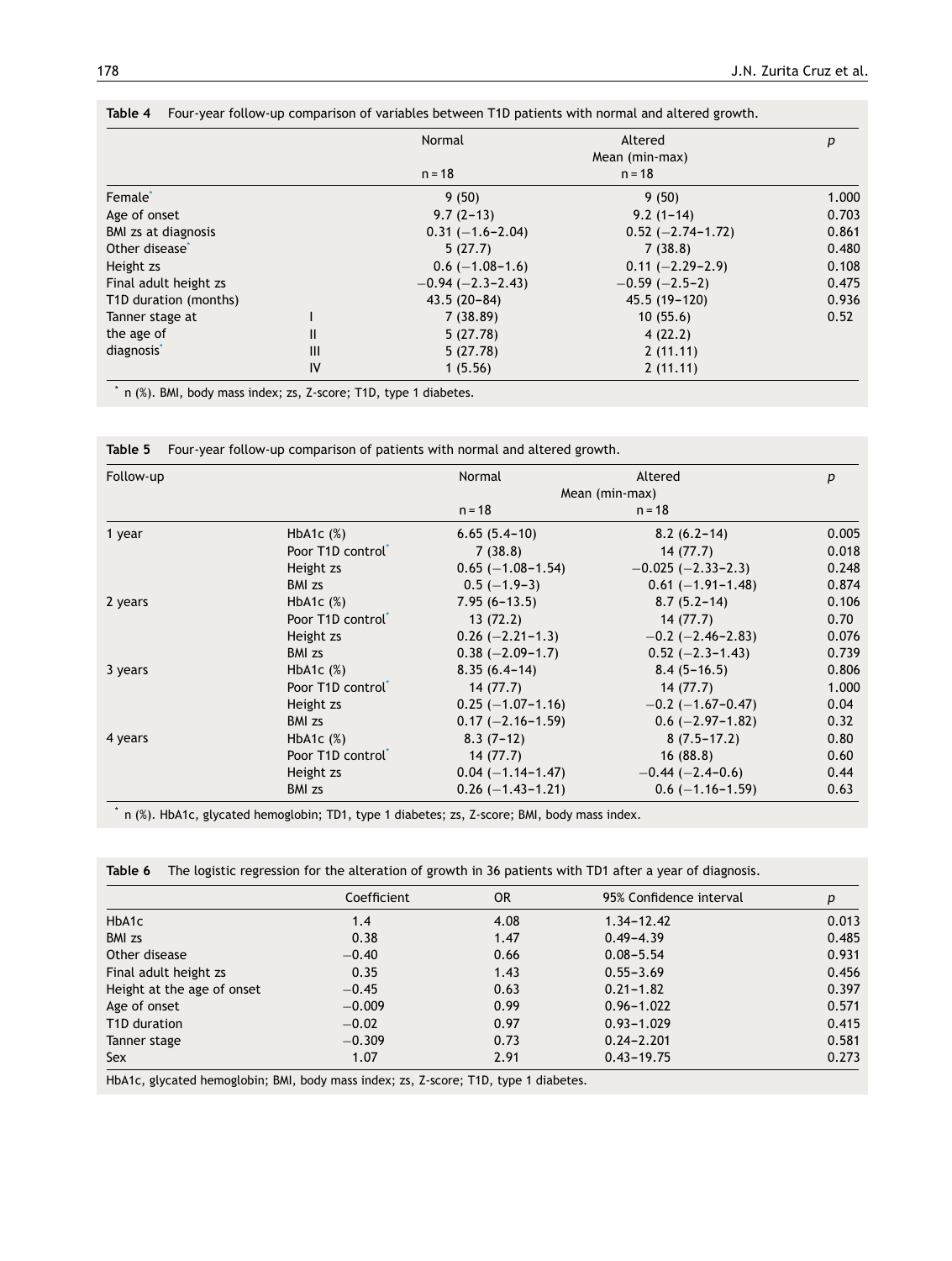<span id="page-5-0"></span>significance only for the serum concentration of HbA1c in the first year after diagnosis (OR  $4.08$ ;  $95%$  CI  $1.34-12.42$ , *p* = 0.013) ([Table](#page-4-0) 6).

A second model, where serum concentration of HbA1c was replaced with poor glycemic control during the first year was conducted. Consistent with the first model, poor glycemic control persisted statistically significant (OR 7.91; IC 95% 1.14-54.55, *p* = 0.036).

## **4. Discussion**

T1D is one of the most common chronic diseases in childhood and adolescence. In this study, 50% of the patients were in the prepubertal stage, and only 5% had reached a Tanner stage IV. Hence, the vast majority of patients were still in longitudinal growth at the time of diagnosis of this pathology. Therefore, it is fundamental to the pediatrician to identify the factors that modify the growth in this group of patients.

The factors that determine and regulate the growth in pediatric age, including diabetic patients, are the nutritional status, an adequate control of the chronic disease and the environmental conditions. The best way to identify any growth alteration is through the annual growth rate. In this study, by using this indicator, it was observed that nearly 50% of the patients showed impaired growth at some point in their evolution. Some studies present results similar to this study. However, other authors did not measure the growth rate; furthermore, they only measured the final adult height. In addition, they found that the serum concentrations of HbA1c under 8% were related to an appropriate longitudinal growth. <sup>[15](#page-6-0)</sup> In a German population study<sup>[18](#page-6-0)</sup>, it was observed that patients with a HbA1c < 7% had a normal final height, unlike those with an HbA1c > 8% who lost up to 0.34 standard deviation of the population mean. These results support the findings of this study, where a minimal difference in the percentage of HbA1c (6.65% in the normal growth vs. 8.2% in the altered growth) conditioned changes in the growth of the patients.

Multivariate analysis showed that the concentration of HbA1c or the poor glycemic control were factors with statistical significance for the alteration of growth. These findings are similar to the multivariate analysis described by Choud-hury and Stutchfield.<sup>[6](#page-6-0)</sup>

Some studies have shown that the first year after T1D diagnosis is essential to the acceptance and adaptation of the patients and their relatives to the disease. These studies also have described that those patients who adapt more quickly have a better prognosis.<sup>[21,22](#page-6-0)</sup> These results would explain the reason why a higher HbA1c concentration during the first year after diagnosis has a major impact on the growth of the patient in the following years. However, as the emotional characteristics of patients and their families were not evaluated, it is not possible to support this theory.

The findings of the present study should be weighted according to its limitations. As it was a retrospective study, it was not possible to establish if the patients already presented growth alterations at the time of the diagnosis since the evaluation of bone age is usually not included as part of the study of patients with T1D. On the other hand, having used the chronological age instead of the bone age to assess the growth rate and height of the patients may reflect an over-diagnosis of growth alteration. Patients with low pathologic stature were excluded to avoid this problem. Another limitation of the study was the follow-up, which was not enough to analyze the final height of the patients and compare it with the final adult height. Also, another limitation was a limited sample size. Further research must be continued and expanded with the determination of IGF- $1^{23}$  $1^{23}$  $1^{23}$  which, in addition to anthropometric measurements, is a more precise parameter for growth evaluation. Moreover, the determination of the C-peptide since it has been observed that the residual mass of beta cells relates directly to the growth in T1D prepubertal patients. $^{24}$  $^{24}$  $^{24}$ 

In conclusion, in this study, an altered growth was identified in approximately half of patients with T1D during their follow-up. During the first year after T1D diagnosis, HbA1c seems to relate with growth alterations, regardless of the sex, age of onset, Tanner stage, time of evolution, nutritional state and the presence of another chronic disease.

Therefore, a strict glycemic control is recommended, not only to prevent chronic complications but also an altered growth that would condition a loss of centimeters in the final adult height.

## **Ethical disclosures**

**Protection of human and animal subjects.** The authors declare that no experiments were performed on humans or animals for this study.

**Confidentiality of data.** The authors declare that they have followed the protocols of their work center on the publication of patient data.

**Right to privacy and informed consent.** The authors have obtained the written informed consent of the patients or subjects mentioned in the article. The corresponding author is in possession of this document.

#### **Conflict of interest**

The authors declare no conflicts of interest of any nature.

# **References**

- 1. [Holl](http://refhub.elsevier.com/S2444-3409(17)00003-6/sbref0125) [RW,](http://refhub.elsevier.com/S2444-3409(17)00003-6/sbref0125) [Grabert](http://refhub.elsevier.com/S2444-3409(17)00003-6/sbref0125) [M,](http://refhub.elsevier.com/S2444-3409(17)00003-6/sbref0125) [Heinze](http://refhub.elsevier.com/S2444-3409(17)00003-6/sbref0125) [E,](http://refhub.elsevier.com/S2444-3409(17)00003-6/sbref0125) [Sorgo](http://refhub.elsevier.com/S2444-3409(17)00003-6/sbref0125) [W,](http://refhub.elsevier.com/S2444-3409(17)00003-6/sbref0125) [Debatin](http://refhub.elsevier.com/S2444-3409(17)00003-6/sbref0125) [KM.](http://refhub.elsevier.com/S2444-3409(17)00003-6/sbref0125) [Age](http://refhub.elsevier.com/S2444-3409(17)00003-6/sbref0125) [at](http://refhub.elsevier.com/S2444-3409(17)00003-6/sbref0125) [onset](http://refhub.elsevier.com/S2444-3409(17)00003-6/sbref0125) [and](http://refhub.elsevier.com/S2444-3409(17)00003-6/sbref0125) [long-term](http://refhub.elsevier.com/S2444-3409(17)00003-6/sbref0125) [metabolic](http://refhub.elsevier.com/S2444-3409(17)00003-6/sbref0125) [control](http://refhub.elsevier.com/S2444-3409(17)00003-6/sbref0125) [affect](http://refhub.elsevier.com/S2444-3409(17)00003-6/sbref0125) [height](http://refhub.elsevier.com/S2444-3409(17)00003-6/sbref0125) [in](http://refhub.elsevier.com/S2444-3409(17)00003-6/sbref0125) [type-1](http://refhub.elsevier.com/S2444-3409(17)00003-6/sbref0125) [diabetes](http://refhub.elsevier.com/S2444-3409(17)00003-6/sbref0125) [mellitus.](http://refhub.elsevier.com/S2444-3409(17)00003-6/sbref0125) [Eur](http://refhub.elsevier.com/S2444-3409(17)00003-6/sbref0125) [J](http://refhub.elsevier.com/S2444-3409(17)00003-6/sbref0125) [Pediatr.](http://refhub.elsevier.com/S2444-3409(17)00003-6/sbref0125) 1998;157:972-7.
- 2. [Demir](http://refhub.elsevier.com/S2444-3409(17)00003-6/sbref0130) [K,](http://refhub.elsevier.com/S2444-3409(17)00003-6/sbref0130) [Altıncık](http://refhub.elsevier.com/S2444-3409(17)00003-6/sbref0130) [A,](http://refhub.elsevier.com/S2444-3409(17)00003-6/sbref0130) [Abacı](http://refhub.elsevier.com/S2444-3409(17)00003-6/sbref0130) [A,](http://refhub.elsevier.com/S2444-3409(17)00003-6/sbref0130) [Büyükgebiz](http://refhub.elsevier.com/S2444-3409(17)00003-6/sbref0130) [A,](http://refhub.elsevier.com/S2444-3409(17)00003-6/sbref0130) [Böber](http://refhub.elsevier.com/S2444-3409(17)00003-6/sbref0130) [E.](http://refhub.elsevier.com/S2444-3409(17)00003-6/sbref0130) [Growth](http://refhub.elsevier.com/S2444-3409(17)00003-6/sbref0130) [of](http://refhub.elsevier.com/S2444-3409(17)00003-6/sbref0130) [children](http://refhub.elsevier.com/S2444-3409(17)00003-6/sbref0130) [with](http://refhub.elsevier.com/S2444-3409(17)00003-6/sbref0130) [type](http://refhub.elsevier.com/S2444-3409(17)00003-6/sbref0130) [1](http://refhub.elsevier.com/S2444-3409(17)00003-6/sbref0130) [diabetes](http://refhub.elsevier.com/S2444-3409(17)00003-6/sbref0130) [mellitus.](http://refhub.elsevier.com/S2444-3409(17)00003-6/sbref0130) [J](http://refhub.elsevier.com/S2444-3409(17)00003-6/sbref0130) [Clin](http://refhub.elsevier.com/S2444-3409(17)00003-6/sbref0130) [Res](http://refhub.elsevier.com/S2444-3409(17)00003-6/sbref0130) [Pediatr](http://refhub.elsevier.com/S2444-3409(17)00003-6/sbref0130) [Endocrinol.](http://refhub.elsevier.com/S2444-3409(17)00003-6/sbref0130) 2010:2:72-[7.](http://refhub.elsevier.com/S2444-3409(17)00003-6/sbref0130)
- 3. [Danne](http://refhub.elsevier.com/S2444-3409(17)00003-6/sbref0135) [T,](http://refhub.elsevier.com/S2444-3409(17)00003-6/sbref0135) [Kordonouri](http://refhub.elsevier.com/S2444-3409(17)00003-6/sbref0135) [O,](http://refhub.elsevier.com/S2444-3409(17)00003-6/sbref0135) [Enders](http://refhub.elsevier.com/S2444-3409(17)00003-6/sbref0135) [I,](http://refhub.elsevier.com/S2444-3409(17)00003-6/sbref0135) [Weber](http://refhub.elsevier.com/S2444-3409(17)00003-6/sbref0135) [B.](http://refhub.elsevier.com/S2444-3409(17)00003-6/sbref0135) [Factors](http://refhub.elsevier.com/S2444-3409(17)00003-6/sbref0135) [influ](http://refhub.elsevier.com/S2444-3409(17)00003-6/sbref0135)[encing](http://refhub.elsevier.com/S2444-3409(17)00003-6/sbref0135) [height](http://refhub.elsevier.com/S2444-3409(17)00003-6/sbref0135) [and](http://refhub.elsevier.com/S2444-3409(17)00003-6/sbref0135) [weight](http://refhub.elsevier.com/S2444-3409(17)00003-6/sbref0135) [development](http://refhub.elsevier.com/S2444-3409(17)00003-6/sbref0135) [in](http://refhub.elsevier.com/S2444-3409(17)00003-6/sbref0135) [children](http://refhub.elsevier.com/S2444-3409(17)00003-6/sbref0135) [with](http://refhub.elsevier.com/S2444-3409(17)00003-6/sbref0135) [diabetes.](http://refhub.elsevier.com/S2444-3409(17)00003-6/sbref0135) [Results](http://refhub.elsevier.com/S2444-3409(17)00003-6/sbref0135) [of](http://refhub.elsevier.com/S2444-3409(17)00003-6/sbref0135) [the](http://refhub.elsevier.com/S2444-3409(17)00003-6/sbref0135) [Berlin](http://refhub.elsevier.com/S2444-3409(17)00003-6/sbref0135) [Retinopathy](http://refhub.elsevier.com/S2444-3409(17)00003-6/sbref0135) [Study.](http://refhub.elsevier.com/S2444-3409(17)00003-6/sbref0135) [Diabetes](http://refhub.elsevier.com/S2444-3409(17)00003-6/sbref0135) [Care.](http://refhub.elsevier.com/S2444-3409(17)00003-6/sbref0135) [1997;20:281](http://refhub.elsevier.com/S2444-3409(17)00003-6/sbref0135)-[5.](http://refhub.elsevier.com/S2444-3409(17)00003-6/sbref0135)
- 4. [Elamin](http://refhub.elsevier.com/S2444-3409(17)00003-6/sbref0140) [A,](http://refhub.elsevier.com/S2444-3409(17)00003-6/sbref0140) [Hussein](http://refhub.elsevier.com/S2444-3409(17)00003-6/sbref0140) [O,](http://refhub.elsevier.com/S2444-3409(17)00003-6/sbref0140) [Tuvemo](http://refhub.elsevier.com/S2444-3409(17)00003-6/sbref0140) [T.](http://refhub.elsevier.com/S2444-3409(17)00003-6/sbref0140) [Growth,](http://refhub.elsevier.com/S2444-3409(17)00003-6/sbref0140) [puberty,](http://refhub.elsevier.com/S2444-3409(17)00003-6/sbref0140) [and](http://refhub.elsevier.com/S2444-3409(17)00003-6/sbref0140) [final](http://refhub.elsevier.com/S2444-3409(17)00003-6/sbref0140) [height](http://refhub.elsevier.com/S2444-3409(17)00003-6/sbref0140) [in](http://refhub.elsevier.com/S2444-3409(17)00003-6/sbref0140) [children](http://refhub.elsevier.com/S2444-3409(17)00003-6/sbref0140) [with](http://refhub.elsevier.com/S2444-3409(17)00003-6/sbref0140) [type](http://refhub.elsevier.com/S2444-3409(17)00003-6/sbref0140) [1](http://refhub.elsevier.com/S2444-3409(17)00003-6/sbref0140) [diabetes.](http://refhub.elsevier.com/S2444-3409(17)00003-6/sbref0140) [J](http://refhub.elsevier.com/S2444-3409(17)00003-6/sbref0140) [Diabetes](http://refhub.elsevier.com/S2444-3409(17)00003-6/sbref0140) [Complications.](http://refhub.elsevier.com/S2444-3409(17)00003-6/sbref0140) [2006;20:252](http://refhub.elsevier.com/S2444-3409(17)00003-6/sbref0140)-[6.](http://refhub.elsevier.com/S2444-3409(17)00003-6/sbref0140)
- 5. [Ljungkrantz](http://refhub.elsevier.com/S2444-3409(17)00003-6/sbref0145) [M,](http://refhub.elsevier.com/S2444-3409(17)00003-6/sbref0145) [Ludvigsson](http://refhub.elsevier.com/S2444-3409(17)00003-6/sbref0145) [J,](http://refhub.elsevier.com/S2444-3409(17)00003-6/sbref0145) [Samuelsson](http://refhub.elsevier.com/S2444-3409(17)00003-6/sbref0145) [U.](http://refhub.elsevier.com/S2444-3409(17)00003-6/sbref0145) [Type](http://refhub.elsevier.com/S2444-3409(17)00003-6/sbref0145) [1](http://refhub.elsevier.com/S2444-3409(17)00003-6/sbref0145) [diabetes:](http://refhub.elsevier.com/S2444-3409(17)00003-6/sbref0145) [increased](http://refhub.elsevier.com/S2444-3409(17)00003-6/sbref0145) [height](http://refhub.elsevier.com/S2444-3409(17)00003-6/sbref0145) [and](http://refhub.elsevier.com/S2444-3409(17)00003-6/sbref0145) [weight](http://refhub.elsevier.com/S2444-3409(17)00003-6/sbref0145) [gains](http://refhub.elsevier.com/S2444-3409(17)00003-6/sbref0145) [in](http://refhub.elsevier.com/S2444-3409(17)00003-6/sbref0145) [early](http://refhub.elsevier.com/S2444-3409(17)00003-6/sbref0145) [childhood.](http://refhub.elsevier.com/S2444-3409(17)00003-6/sbref0145) [Pediatr](http://refhub.elsevier.com/S2444-3409(17)00003-6/sbref0145) [Diabetes.](http://refhub.elsevier.com/S2444-3409(17)00003-6/sbref0145) 2008;9:50-6.